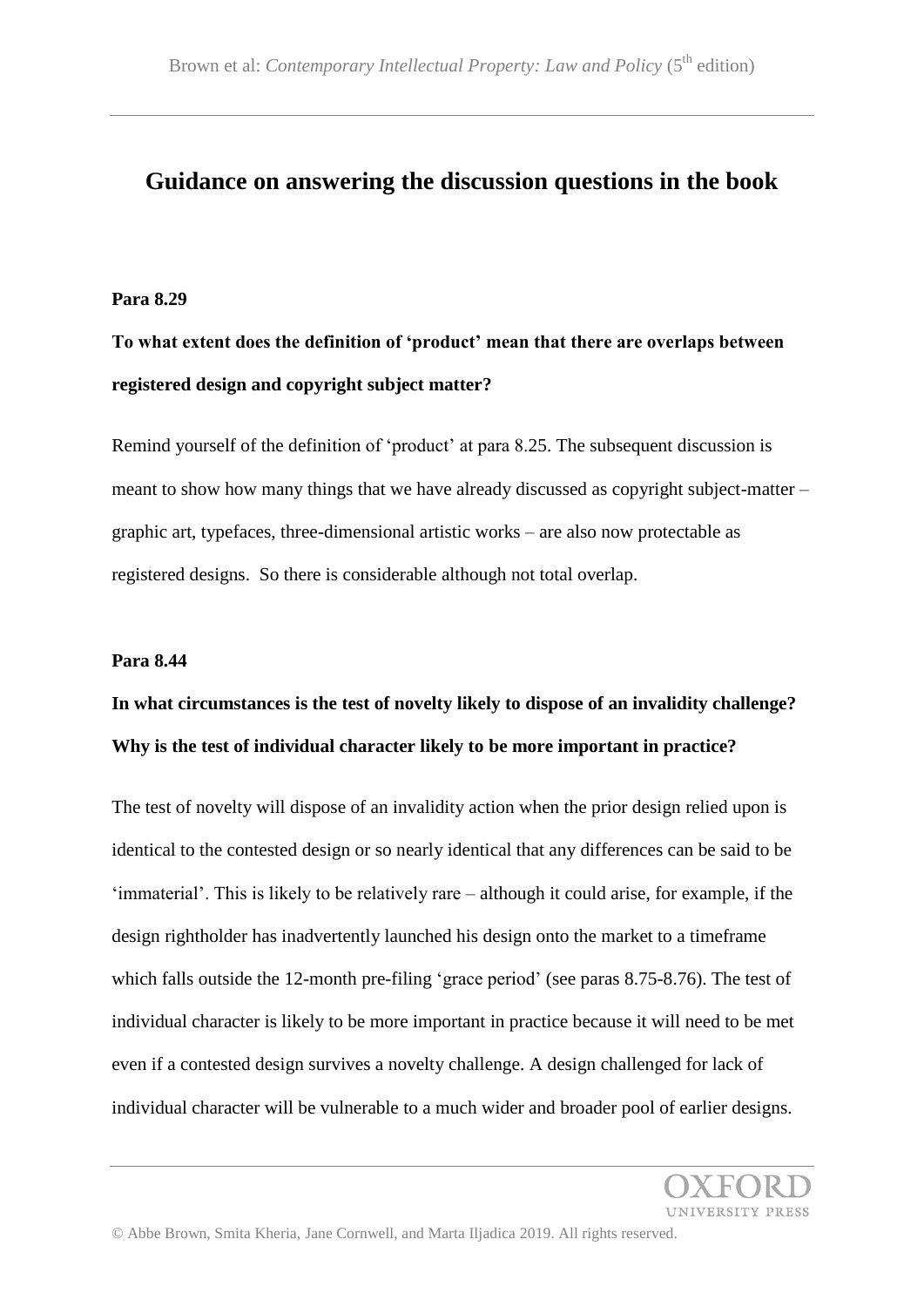# **Para 8.66**

**Now that you have considered the leading case law as well as the legislative wording, what factors do you think are to be taken into account in assessing a design's 'individual character'?**

- The appearance of the product and the overall impression it creates on the informed user, especially (although not exclusively) when in use.
- Design freedom what are the constraints on the designer given the nature of the product and other relevant factors identified in the case law?
- Relation to the existing design corpus to compare overall impression with prior designs and to give context to the evaluation of the nature of the product, design freedom and the impact of similarities/differences on the informed user. This may include consideration of the 'saturation' of the state of the art – that is, the argument that the informed user will be more attentive to differences in detail if the relevant design field is a crowded one, with the result that smaller design differences may create a different overall impression.

# **Para 8.71**

### **Who is being 'safeguarded' by this rule?**

In a nutshell, designers based in Europe.

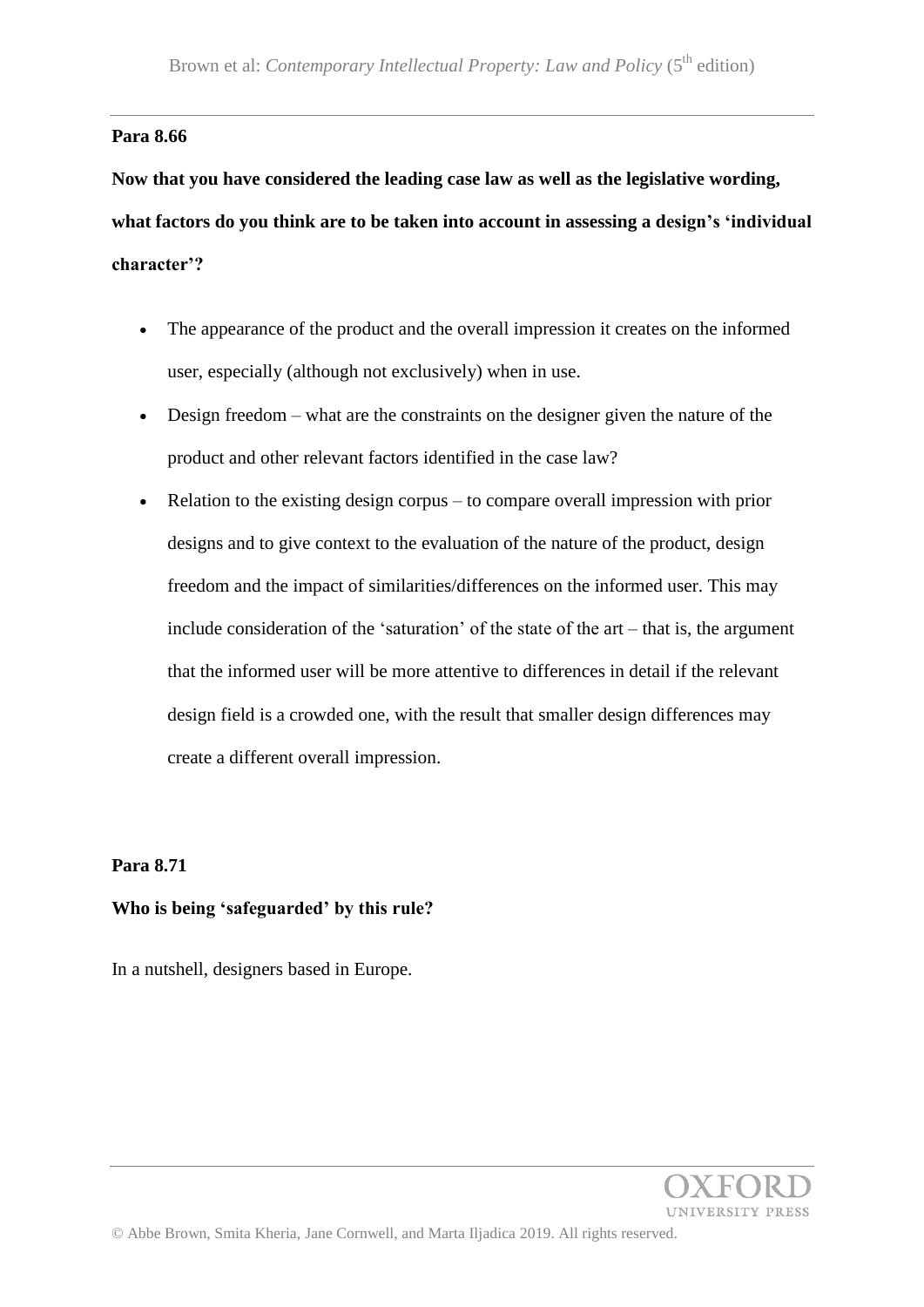#### **Para 8.78**

# **Once a design has been disclosed, whether with or without the consent of the designer, what advice would you give the designer with regard to the registration of that design?**

To register within 12 months of the date of disclosure if the designer wants to have the benefit of the monopoly right conferred by registered design protection. If a registered design is applied for *after* the 12 month grace period has expired, the novelty and individual character of the design is most likely to have been lost and the design will not be registrable.

The advice should also explain that, separately from any questions over registered design protection, there may be Community unregistered design right protection in the design (see Chapter 9 generally for the rules governing when Community unregistered design right will subsist). The protection conferred by Community unregistered design right is narrower than that conferred by a design registration in that it protects against copying only and lasts for the much shorter period of only three years. The client would need to consider whether this form of protection was sufficient for their purposes.

### **Para 8.90**

#### **Can you think of any immoral designs, or designs contrary to public policy?**

There is no definition of 'public policy' or 'morality' in the Directive or Regulation. The EUIPO's Guidelines for the examination of applications for registered Community designs gives designs that portray or promote violence or discrimination based on sex, racial or ethnic origin, religion or belief, disability, age or sexual orientation as examples which would be contrary to public policy, and designs which reach a certain level of obscenity or

**INIVERSITY PRESS**